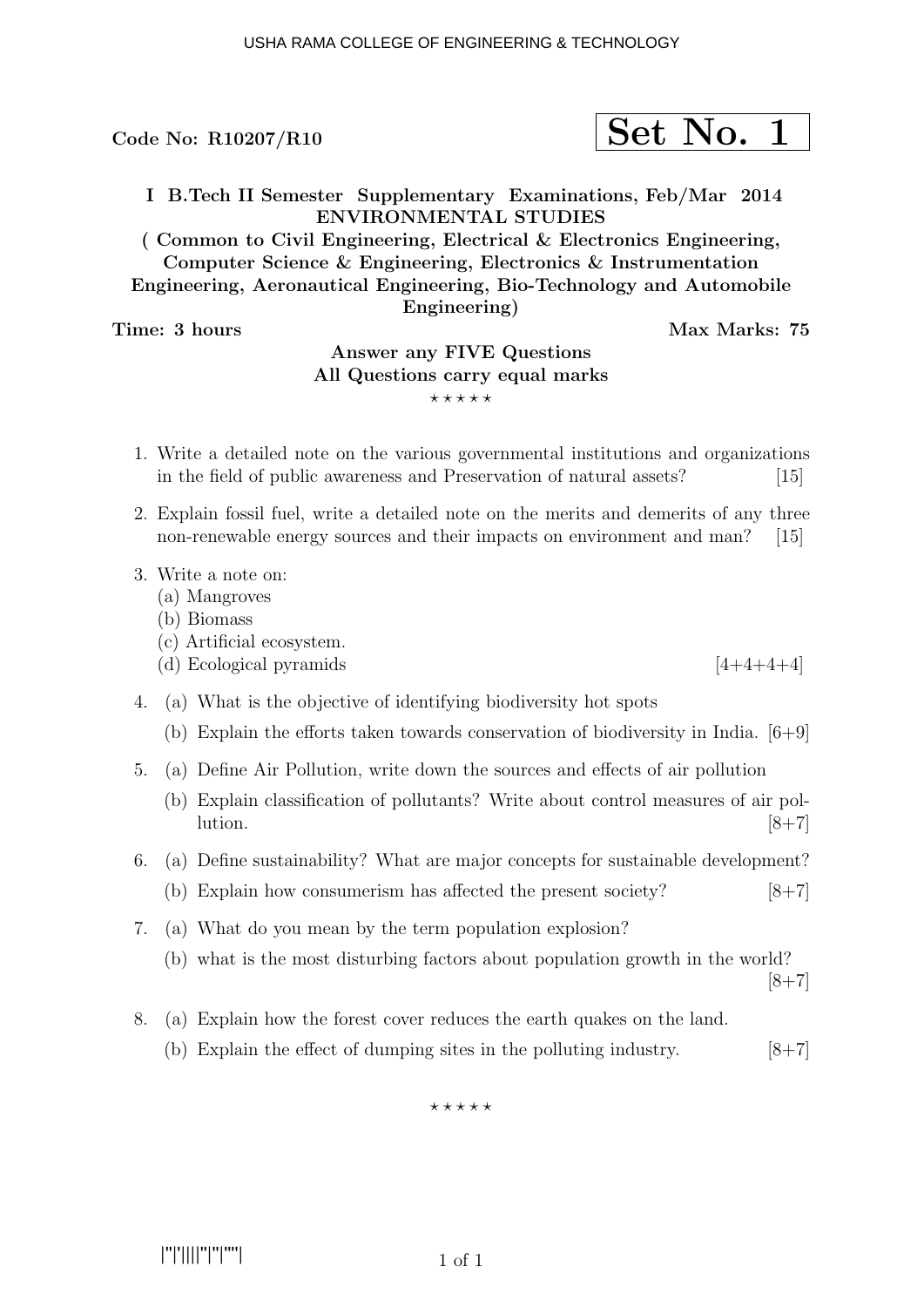$$
\fbox{Set No. 2}
$$

I B.Tech II Semester Supplementary Examinations, Feb/Mar 2014 ENVIRONMENTAL STUDIES

( Common to Civil Engineering, Electrical & Electronics Engineering, Computer Science & Engineering, Electronics & Instrumentation Engineering, Aeronautical Engineering, Bio-Technology and Automobile Engineering)

Time: 3 hours Max Marks: 75

## Answer any FIVE Questions All Questions carry equal marks  $***$ \*\*

- 1. (a) Bring out the benefits and negative impacts of Ecotourism.
	- (b) Critically discuss recent report framed by the central government with regard to the displacement of people or acquiring of land for the cause of any developmental activity?  $[8+7]$
- 2. Justify the need for forest management. List the strategies adopted for conserving the forest wealth in India.  $[15]$
- 3. (a) What is the importance of forests in ecological balance
	- (b) All matter of production in ecosystem is subject matter of productivity in ecosystem? Discuss. [8+7]
- 4. (a) What are the biodiversity hotspots in the world
	- (b) Explain about indirect values of biodiversity.  $[8+7]$
- 5. (a) How soil pollution can be controlled?
	- (b) Write short note on explaining how mining activities accelerate soil degrada- $\frac{1}{7+8}$
- 6. (a) Write short notes on sources, effects and control measures of (i)Acid rains (ii)Ozone layer depletion?
	- (b) Give a detailed account of methods used in water conservation?  $[8+7]$
- 7. Write briefly about the following
	- (a) Sarwa siksha Abhiyan
	- (b) Balika samvridhi yojana
	- (c) Integrated child development services  $[5+5+5]$
- 8. (a) Explain the types of components that are present in the solid waste material.
	- (b) What are the types of observations you find when you visited the polluted and non polluted zone. [8+7]

 $***$ \*\*

|''|'||||''|''|''''|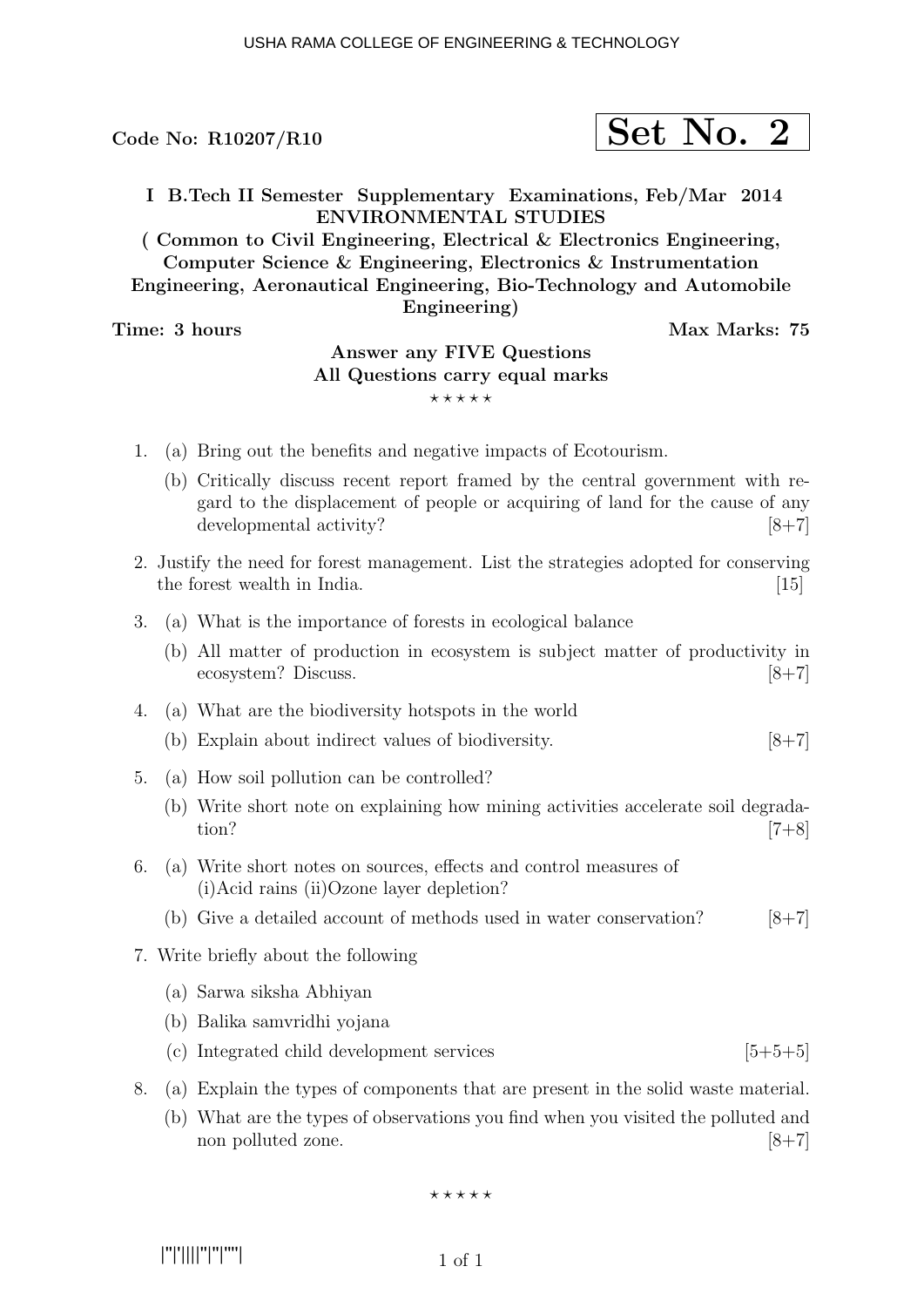$$
\fbox{Set No. 3}
$$

I B.Tech II Semester Supplementary Examinations, Feb/Mar 2014 ENVIRONMENTAL STUDIES

( Common to Civil Engineering, Electrical & Electronics Engineering, Computer Science & Engineering, Electronics & Instrumentation Engineering, Aeronautical Engineering, Bio-Technology and Automobile Engineering)

Time: 3 hours Max Marks: 75

## Answer any FIVE Questions All Questions carry equal marks  $***$ \*\*

- 1. (a) Discuss the requirement of a non-polluted environment. "Developmental activities have caused positive as well as negative impacts on environment and human health". Comment.
	- (b) Name the major and significant minor constituents of the atmosphere with their importance and approximate percentage by volume.  $[8+7]$
- 2. Describe the Hydrological cycle with a diagrammatic representation? Explain the present state of water resources and write a detailed note on over-utilization of surface and ground water. [15]
- 3. Explain why the following are important: (a) Coral reefs (b) Mangroves (c) Coastal wetlands and estuaries  $[5+5+5]$
- 4. (a) Explain about In-situ conservation of biodiversity.
	- (b) What is the medicinal value of biodiversity?  $[8+7]$
- 5. (a) Discuss the role played by the Government in controlling water pollution
	- (b) Write short notes on the following (i) Skimming tanks (ii)Trickling filter  $[8+7]$
- 6. (a) Define Rain water harvesting? Explain modern and ancient methods of Rain water harvesting to conserve water?
	- (b) Explain watershed management practices? [8+7]
- 7. What do mean by the following?

| (a) Doubling time          | (b) Total fertility rate |             |
|----------------------------|--------------------------|-------------|
| (c) Zero population growth | (d) Life-expectancy.     | $[4+4+3+4]$ |

- 8. (a) Write about the educational tour that you have undertaken and write about the environmental conditions of that particular area and suggest methods to manage them properly
	- (b) Write about the traffic conditions of the town that you are living?.  $[8+7]$

$$
\star\!\star\!\star\!\star\!\star
$$

|''|'||||''|''|''''|